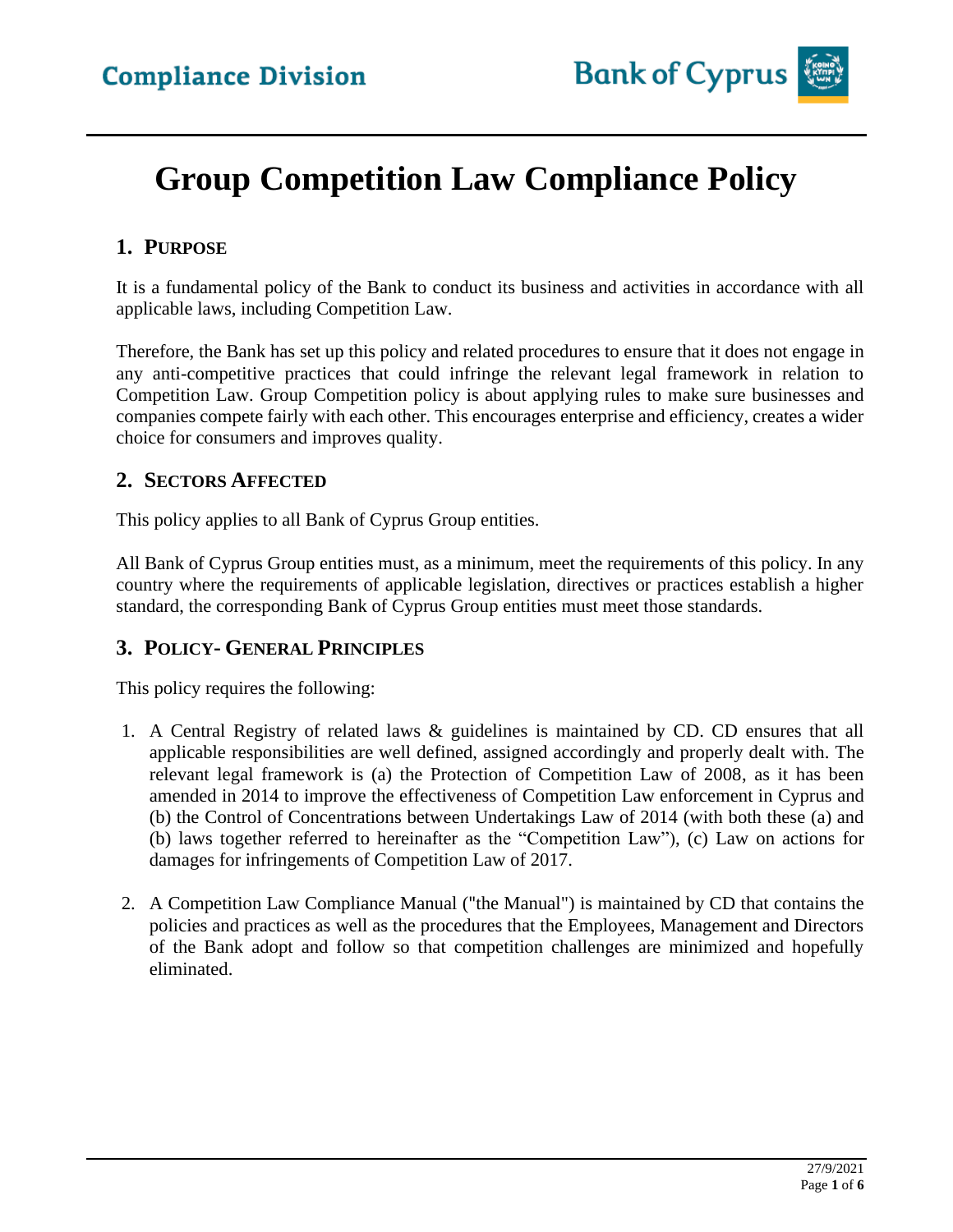# **Compliance Division**

- 3. A list is prepared and maintained by CD with "Persons at Risk". This list is reviewed by CD and approved by the CEO and the Human Resources Division on an annual basis. Meanwhile, if new persons need to be added or existing to be removed from the list, it is the responsibility of the Human Resource Division to advise CD accordingly. However, the CD may provide recommendations to the Human Resource Division. The retention period of the Persons at Risk list will be maintained in accordance to the Information Security Policy and Security Standard for Data Retention of the Bank.
- 4. Persons at Risk are required :
	- a. To sign an undertaking that they have read and understood the Manual.
	- b. Complete a report every year to enable the Bank to monitor the effectiveness of its compliance program.
- 5. CD circulates the Manual to all "Persons at Risk". CD monitors the implementation of the Manual and sets out procedures which include:
	- a. Sending the Manual to all "Persons at Risk" and following up the signing of the undertaking
	- b. Requesting every year from each "Person at Risk" to reconfirm the undertaking
	- c. Co-organizing training with the Legal Services when needed for "Persons at Risk" and other employees involved.
	- d. Maintaining a registry of all signed undertakings.
- 6. The Competition Law, as well as important legal developments and relevant legal guidelines in relation to competition issues, are included by CD on the Employee Portal for easy access by all members of staff.
- 7. A process should be established so as to ensure compliance with the legal framework in relation to Competition Law and in particular with the notification obligations arising from the acts of concentration of undertakings to the CPC. More specifically, in the cases of loan restructurings that may entail a lasting change of control of a company, the clearance of the Commissioner for the Protection of Competition may be required. It is important for the Party Responsible for the Notification Obligation to be aware of such notification obligations triggered by the acts of concentration of undertakings. In particular, the acts of concentration of major importance should be notified in writing to the CPC prior to their implementation and following the conclusion of the agreement, the announcement of the public bid, or the acquisition of a controlling interest. Notification may also be made where the participating undertakings demonstrate to the CPC a good faith intention to conclude an agreement or, in the case of a public bid, where they have announced an intention or final decision to make such a bid, provided that the intended agreement or bid would result in a concentration of a major importance. All necessary actions are done with the assistance of the Legal Services. Additionally, relevant guidelines on the matter should be incorporated in the respective divisions' internal manuals and procedures.
- 8. A procedure should be established for assessing third parties requesting/interested to acquire services from the Bank e.g. card services. The assessment process should be based on transparency and proper governance.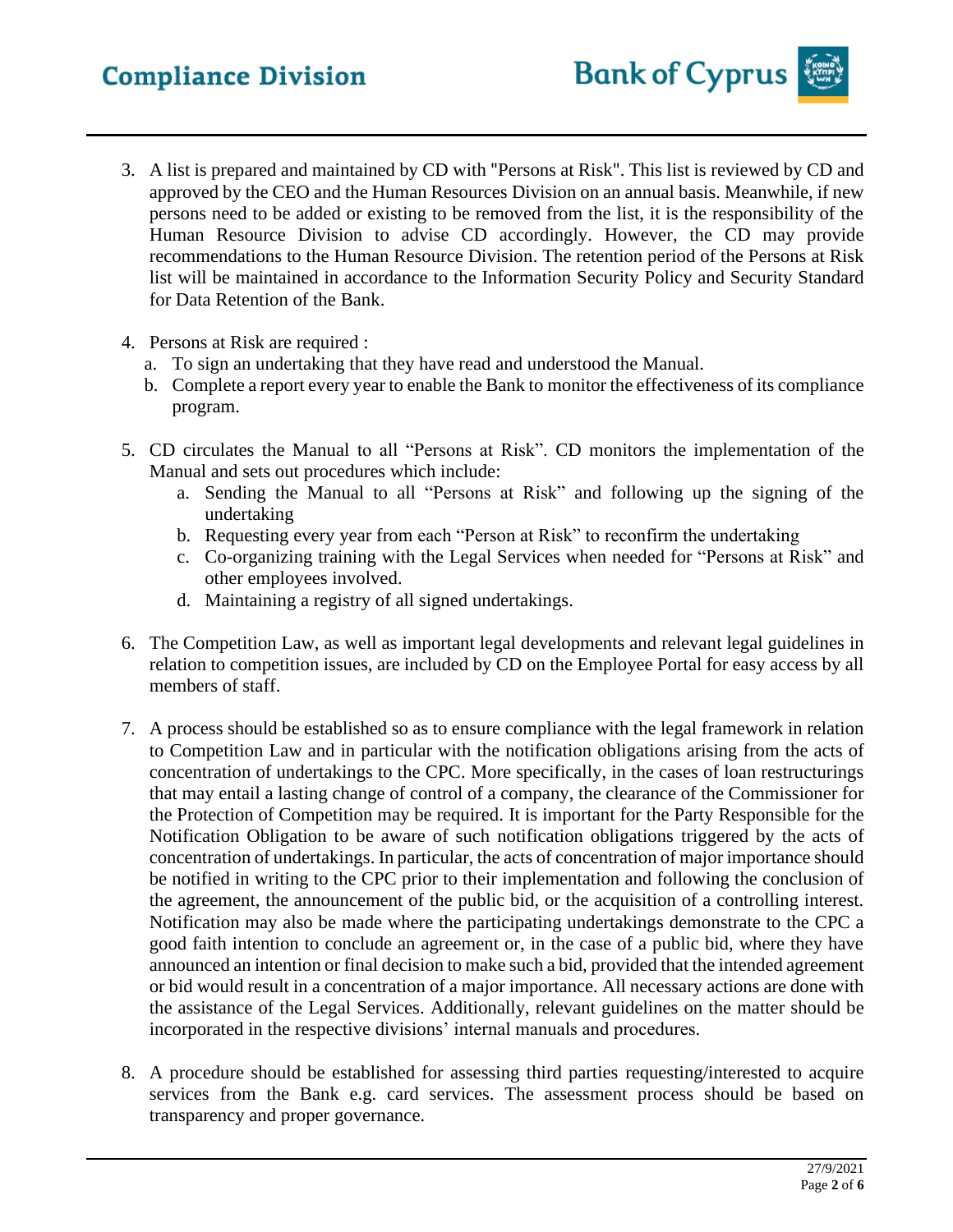# **Compliance Division**

- 9. At the beginning of each year, CD with the contribution of the Legal Services, updates documents and procedures needed to encompass Competition Law issues and developments. These should also include guidelines (issued by the Legal Services or CD) with actions to be followed in case of an inspection and/or an investigation and/or a Dawn Raid by the Competition Authorities. An Inspection Response Team will be formed to deal effectively with possible inspections and/or investigations and/or a Dawn Raid initiated by the CPC and guide personnel on how to act in accordance with Competition Law.
- 10. All service level agreements and all contracts of the Bank of Cyprus Group comply with the provisions of Competition Law.
- 11. If an Employee, Manager or Director of the Bank of Cyprus Group:
	- a. has any concern about whether an agreement or activity may infringe Competition Law,
	- b. comes across any document (including letters and internal memos) which suggest that a breach of competition rules may be occurring

He/she should inform immediately the CD.

- 12. The Bank does not enter into agreements with competitors concerning (a) prices (b) terms and conditions (c) allocation of territories (d) the allocation of customers (e) production levels and quotas (f) range of products to be produced or for any other matter which may be deemed anticompetitive behavior.
- 13. In case of an inspection and/or an investigation and/or a Dawn Raid initiated by the CPC, every employee contacts the CD and/or the Legal Services immediately when this comes to their attention. The Inspection Response Team is informed in order to organize and plan the way to tackle the inspection and/or the investigation and/or the Dawn Raid initiated by the CPC.

Non-compliance issues will be assessed accordingly and relevant measures/process should be in place to take into account also the impact on the capital adequacy and liquidity of the Bank.

#### **4. DEFINITIONS**

**Dominant Position:** is the economic power enjoyed by an undertaking (a) which renders it capable of substantially obstructing competition in the market of a specific product or service and (b) of acting to a marked degree independently of its competitors and customers and effectively independently of consumers. (c) It is unlikely that an undertaking with less than 40% of a relevant market would be found to be dominant.

**Competition Law**: is defined as the legal framework which was enacted to regulate and promote the competitive market in Cyprus, which includes (a) the Protection of Competition Law of 2008, as it has been amended in 2014 to improve the effectiveness of Competition Law enforcement in Cyprus and (b) the Control of Concentrations between Undertakings Law of 2014.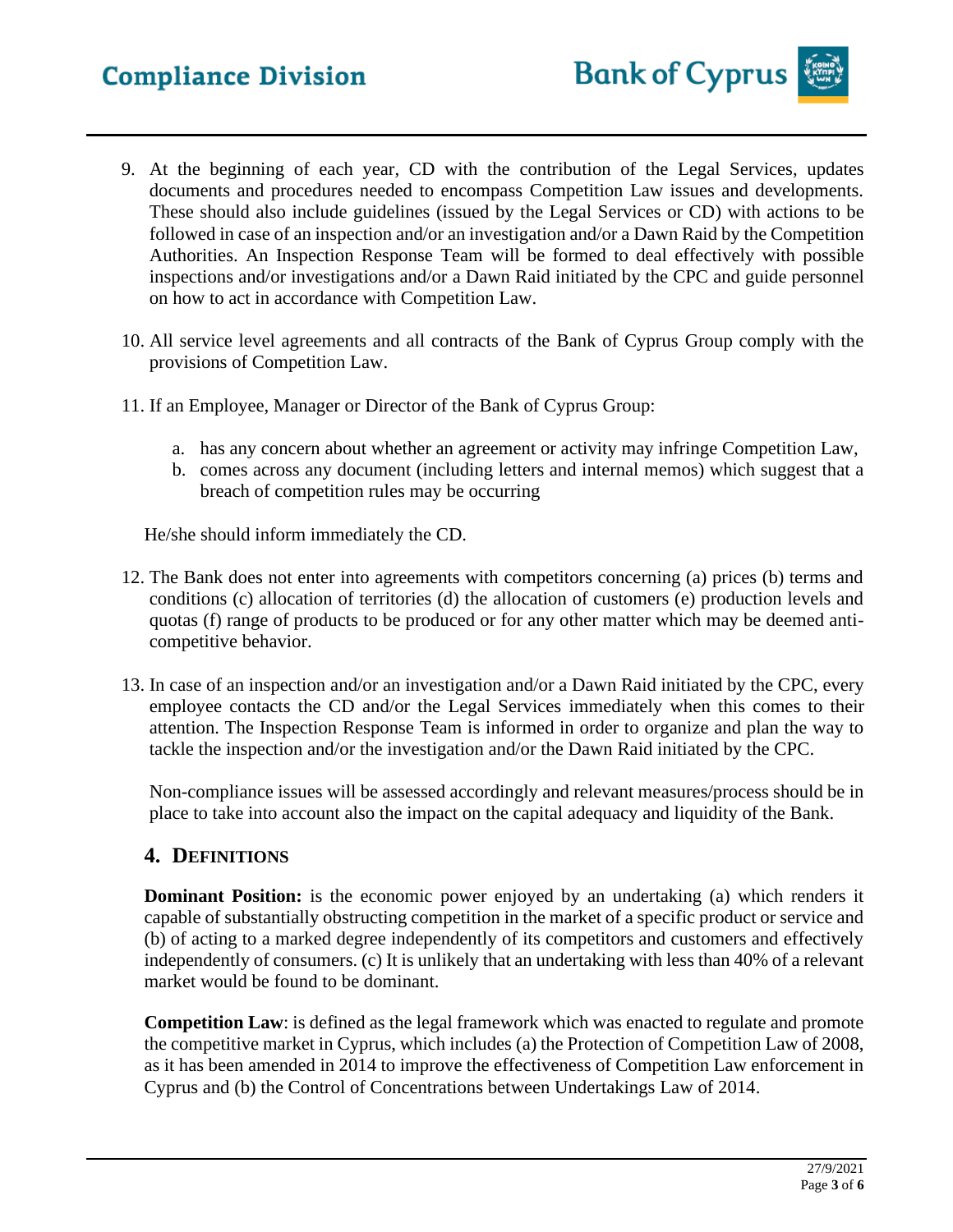**Persons at Risk:** are defined as all Directors, Management, Officers and other personnel who are authorized to enter into agreements on behalf of and/or bind and/or represent the companies within the Bank of Cyprus Group. It is essential that these people do not enter into formal or informal agreements with competitors on prices, terms and conditions of business, the allocation of territories, the allocation of customers, production levels and quotas, the range of products to be produced etc. Such practices should be totally avoided even if such communication is encouraged by Governmental bodies, Associations etc. It is also essential that there is no attempt to "rig the market" in some other informal manner.

**CPC:** is the Commission for the Protection of Competition. The CPC is responsible for examining and ruling upon conduct that is deemed anti-competitive and in violation of the Competition Law. The CPC enjoys a wide range of powers, similar to those enjoyed by the European Commission.

The CPC has the exclusive competence, among others, to:

(a) Investigate and take decisions on the infringement

(b) Decide whether all the conditions are met so that an agreement, decision and concerted practice is valid

(c) Decide on interim measures

(d) Impose terms and behaviour and /or structural remedies, according to the infringement, necessary to bring the infringement to an end.

(e) Conduct investigation in a specific sector of the economy or in specific types of agreements.

More analytically, the CPC may:

- i. Conduct an inquiry when the trend of trade, the rigidity of prices or other circumstances create suspicion that competition may be restricted or distorted in the Republic;
- ii. Request specific information such as that the undertakings or associations of undertakings communicate to the CPC any agreements, decision or concerted practice;
- iii. Publish a report on the results of such inquiry; and
- iv. Use the evidence from the said inquiry in cases of investigation of possible infringements.

The CPC, in enforcing Competition Law, is empowered to obtain a wide range of information as part of its various investigations, either by means of a written request or even by means of an unannounced inspection, known as a **Dawn Raid.**

**Dawn Raid:** is defined as the unannounced inspection by the CPC.

Inspection Response Team: is defined as the team which will be formed everytime an inspection and/or an investigation and/or a Dawn Raid is initiated by the CPC. The role of the Inspection Response Team is to:

- Schedule appropriate calls and /or meetings in order to manage the actions to tackle the inspection and/or the investigation and/or the Dawn Raid;
- Engage the appropriate stakeholders in order to attain the information requested by the CPC;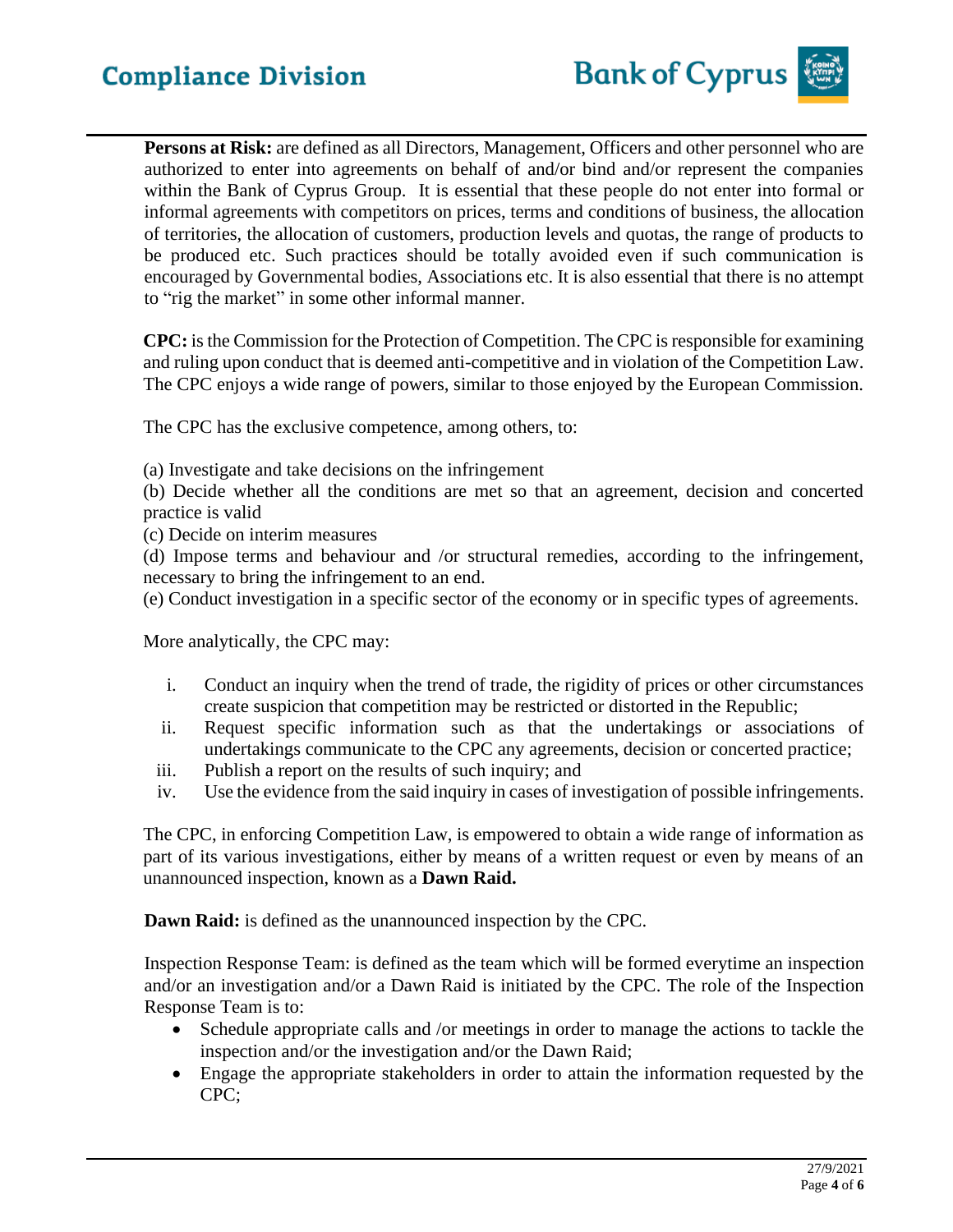# **Compliance Division**



- Assign tasks to its members in order to ensure efficient and effective cooperation as well as ensuring meeting the deadline assigned;
- Plan out timelines for which each relevant stakeholder will need to reply by;
- Conduct four-eye checks between its members before the dispatch of the response to the CPC; and
- Liaise with the external consultant, in regards to additional information required from the CPC.

The Inspection Response Team should include members from :

- Relevant Front Lines
- Organisation Department
- Compliance Division
- Legal Services
- Any other party relevant to the specific request such as Support functions etc.

Compliance Division will have the leading role for the coordination between the members of the Inspection Response Team.

#### **Party Responsible for the Notification Obligation**: is defined as the party whereby:

- 1) If the act of concentration of undertakings takes place when a permanent change of control occurs
- i. From the merger of two or more previously independent undertakings or parts of undertakings, or,
- ii. From the acquisition by one or more persons already controlling at least one undertaking or from one or more undertakings, directly or indirectly, by way of purchase of securities or assets, by contract or otherwise, of the control of the whole or parts of one or more undertakings,

the notification shall be made jointly or separately by the participants in those transactions.

2) In all other cases, the notification obligation is the responsibility of the acquirer.

**Concentrations of Major Importance**: is an act of concentration of undertakings is of major importance where:

- i. The aggregate turnover achieved of each of at least two of the participating undertakings is more than three million five hundred thousand (3,500,000) Euro; and
- ii. At least two of the participating undertakings achieve turnover within the Republic, and
- iii. At least three million five hundred thousand (3,500,000) Euro out of the aggregate turnover of all the participating undertakings is achieved within the Republic.

### **5. LIABILITY**

The consequences of infringing Competition Law can be very serious, both for the Bank and for an individual.

The CPC for every infringement has the power to impose the following measures: